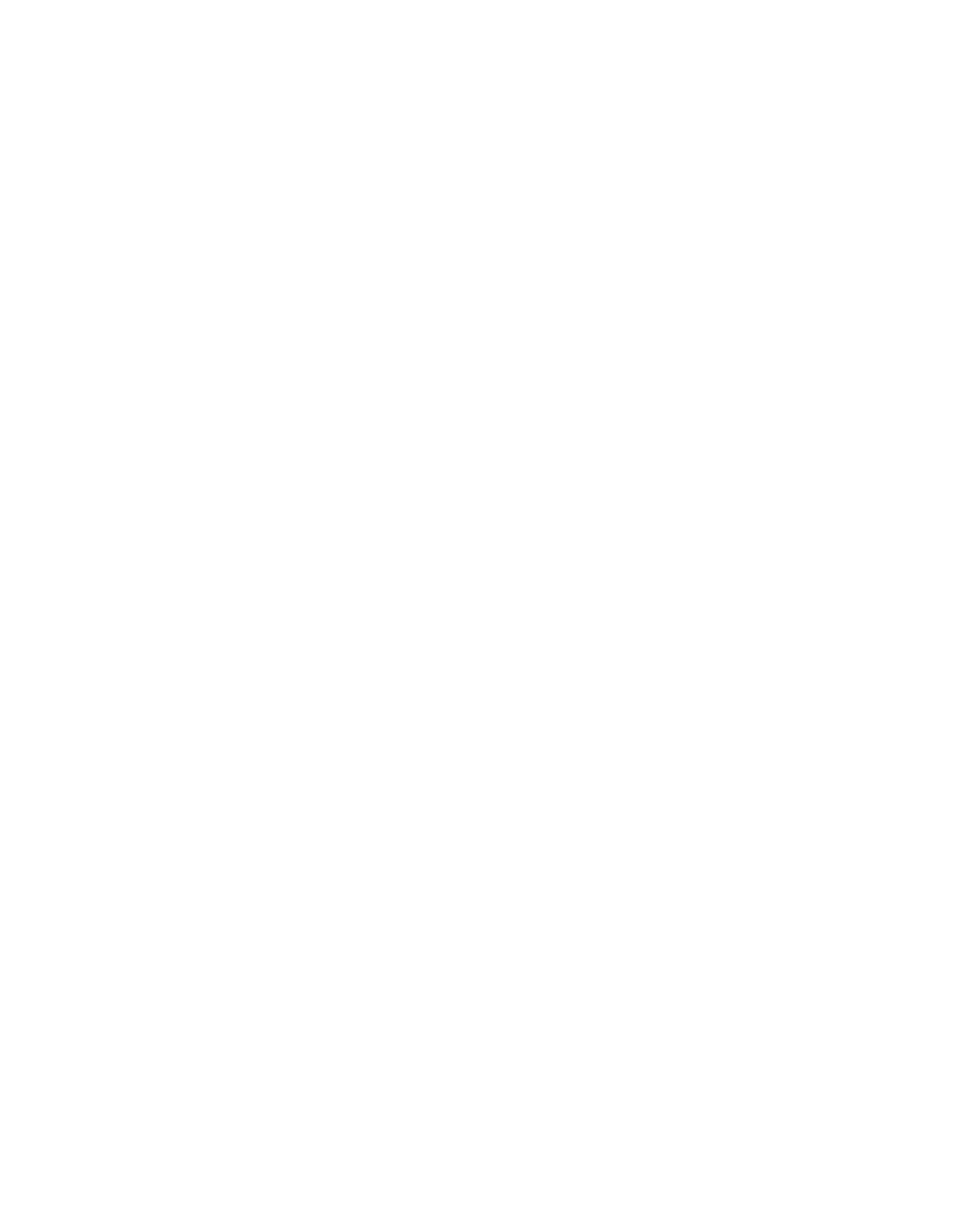High School (where obtained)

+LJK6FKRRO(TXLYDOHQW

Post High School (Colleges or 3RVW6HFRGDUbools attended)

(please list, including dates attended and request an **OFFICIAL** College transcript sent to LPN Program):

**Part II:** Please complete your work and personal experiences:

## **Current employer:**

What is/are your responsibilities?

**Past employment:** Please list your past work experiences. Include the employer's name, your responsibilities, and length of time employed:

**Community or other volunteer activities:**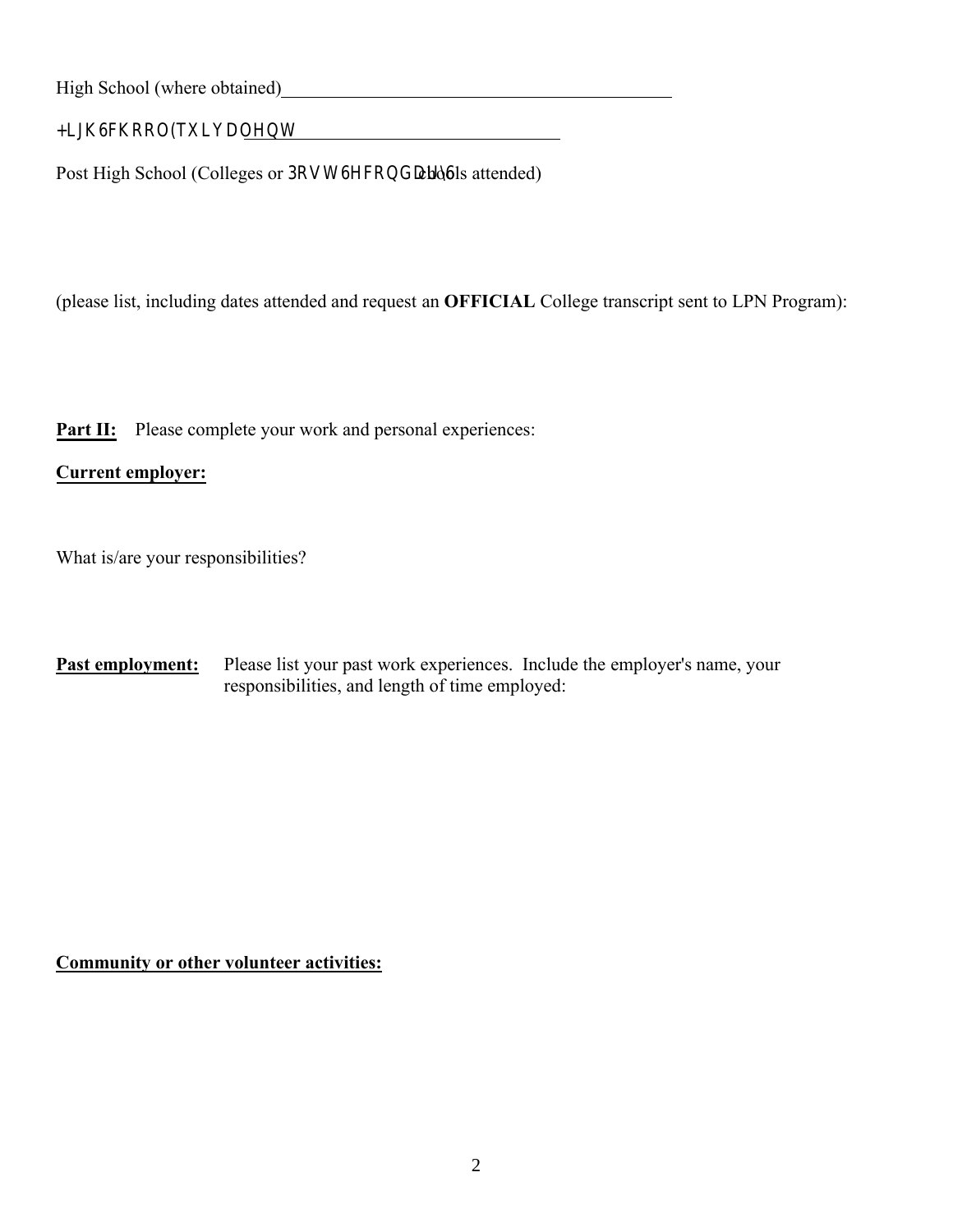**Part III:** In the space below, in 250 words or less, please discuss why YOU believe that you should become a Licensed Practical Nurse and why the Monty Tech Practical Nursing Program should admit you to their program.

**Admission policy for the postsecondary practical nursing program can be found on the Montachusett RVTS website [www.montytech.net](http://www.montytech.net/) Click on our LPN Emblem.**